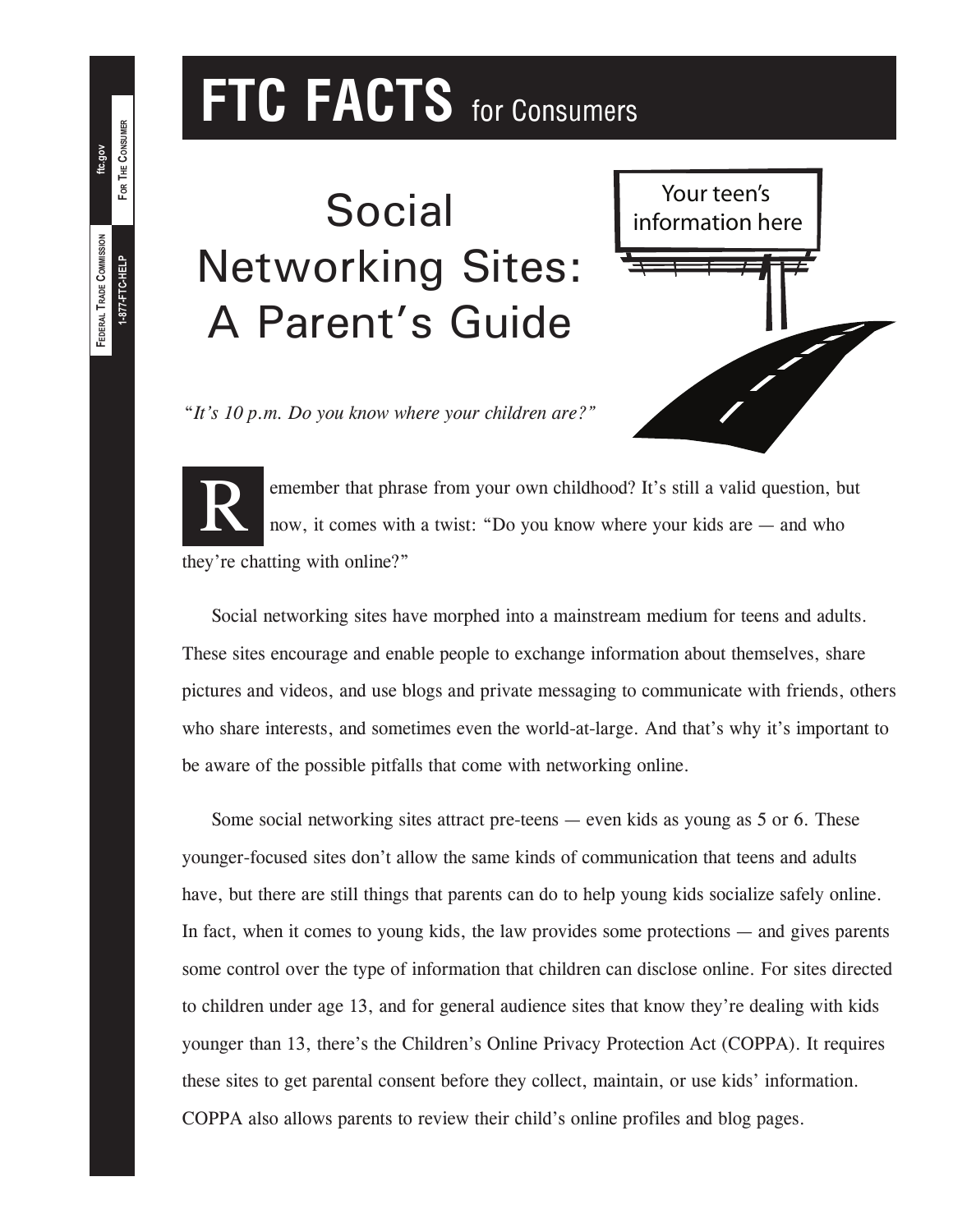# **Facts for Consumers**

Parents sometimes can feel outpaced by their technologically savvy kids. Technology aside, there are lessons that parents can teach to help kids stay safer as they socialize online.

# Help Kids Socialize Safely Online

The Federal Trade Commission, the nation's consumer protection agency, urges parents to talk to their tweens and teens about social networking sites, and offers these tips for using these sites safely:

- **Help your kids understand what information should be private.** Tell them why it's important to keep some things — about themselves, family members and friends — to themselves. Information like their full name, Social Security number, street address, phone number, and family financial information — like bank or credit card account numbers — is private and should stay that way. Tell them not to choose a screen name that gives away too much personal information.
- **Use privacy settings to restrict who can access and post on your child's website.** Some social networking sites have strong privacy settings. Show your child how to use these settings to limit who can view their online profile, and explain to them why this is important.
- **Explain that kids should post only information that you — and they — are comfortable with others seeing.** Even if privacy settings are turned on, some — or even all — of your child's profile may be seen by a broader audience than you're comfortable with. Encourage your child to think about the language used in a blog, and to think before posting pictures and videos. Employers, college admissions officers, team coaches, and teachers may view your child's postings. Even a kid's screen name could make a difference. Encourage teens to think

about the impression that screen names could make.

- **Remind your kids that once they post information online, they can't take it back.**  Even if they delete the information from a site, older versions may exist on other people's computers and be circulated online.
- **Know how your kids are getting online.**  More and more, kids are accessing the Internet through their cell phones. Find out about what limits you can place on your child's cell phone. Some cellular companies have plans that limit downloads, Internet access, and texting; other plans allow kids to use those features only at certain times of day.
- **Talk to your kids about bullying.** Online bullying can take many forms, from spreading rumors online and posting or forwarding private messages without the sender's OK, to sending threatening messages. Tell your kids that the words they type and the images they post can have real-world consequences. They can make the target of the bullying feel bad, make the sender look bad — and, sometimes, can bring on punishment from the authorities. Encourage your kids to talk to you if they feel targeted by a bully.
- **Talk to your kids about avoiding sex talk online.** Recent research shows that teens who don't talk about sex with strangers online are less likely to come in contact with a predator.

If you're concerned that your child is engaging in risky online behavior, you can search the blog sites they visit to see what information they're posting. Try searching by their name, nickname, school, hobbies, grade, or area where you live.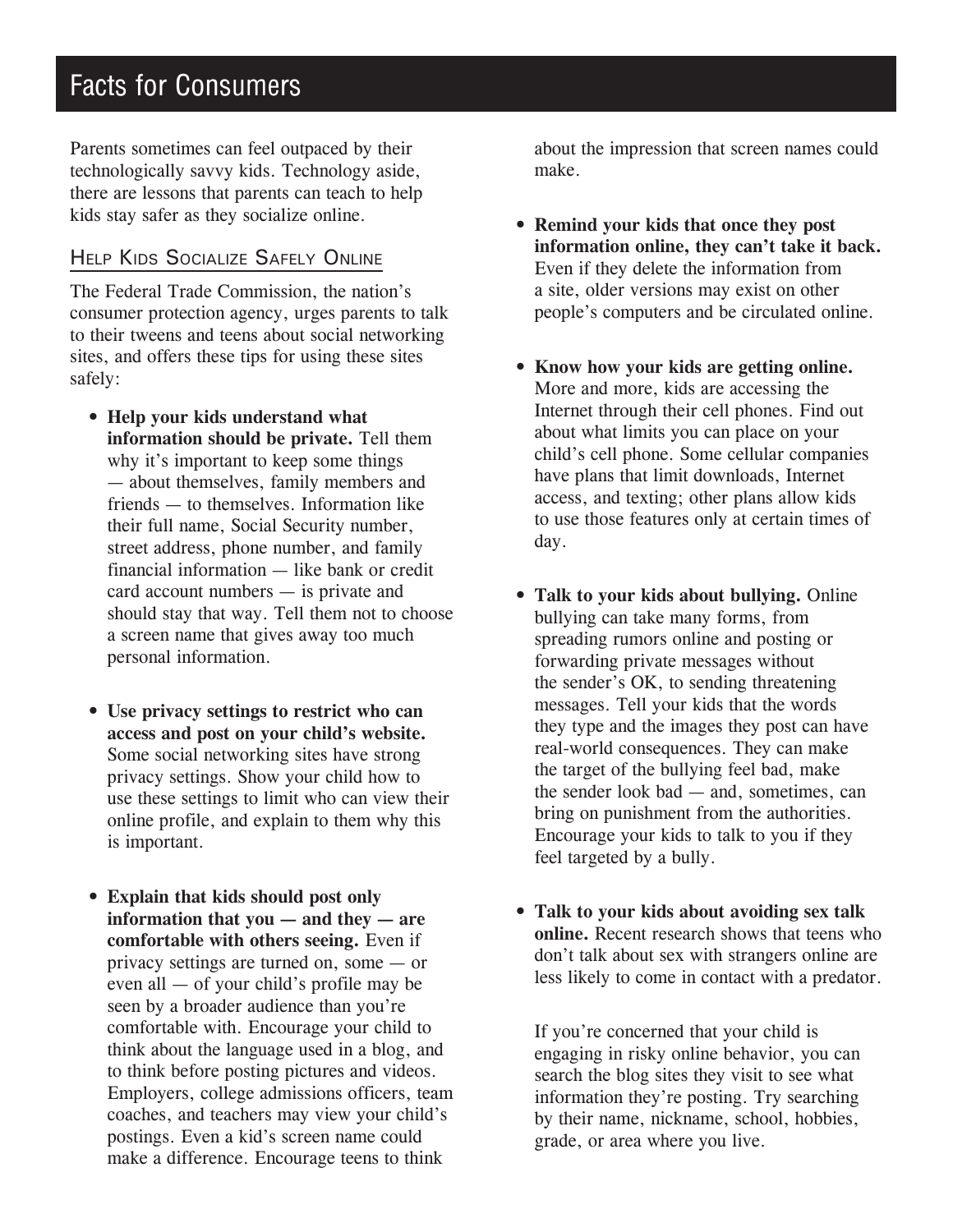- **• Tell your kids to trust their gut if they have suspicions.** If they feel threatened by someone or uncomfortable because of something online, encourage them to tell you. You can then help them report concerns to the police and to the social networking site. Most sites have links where users can immediately report abusive, suspicious, or inappropriate online behavior.
- **Read sites' privacy policies.** Spend some time with a site's privacy policy, FAQs, and parent sections to understand its features and privacy controls. The site should spell out your rights as a parent to review and delete your child's profile if your child is younger than 13.

# A Few More Tips to Protect Pre-Teens

Many of the tips above apply for pre-teens, but parents of younger children also can:

- **Take extra steps to protect younger kids.**  Keep the computer in an open area like the kitchen or family room, so you can keep an eye on what your kids are doing online. Use the Internet with them to help develop safe surfing habits. Consider taking advantage of parental control features on some operating systems that let you manage your kids' computer use, including what sites they can visit, whether they can download items, or what time of day they can be online.
- **Go where your kids go online.** Sign up for — and use — the social networking spaces that your kids visit. Let them know that you're there, and help teach them how to act as they socialize online.
- **Review your child's friends list.** You may want to limit your child's online "friends" to people your child actually knows and is friendly with in real life.

**• Understand sites' privacy policies.** Sites should spell out your rights as a parent to review and delete your child's profile if your child is younger than 13.

### WHAT TO DO IF THERE'S A PROBLEM

Encourage your kids to tell you if they feel threatened by someone or uncomfortable because of something online. Then report it right away to the police and the social networking site.

The Children's Online Privacy Protection Act (COPPA) requires websites to obtain parental consent before collecting, using, or disclosing personal information from children under age 13. If a website is violating COPPA, report it to the Federal Trade Commission.

#### FOR MORE INFORMATION

To learn more about staying safe online, visit the websites of the following organizations:

#### **Federal Trade Commission**

www.onguardonline.gov

The FTC works for the consumer to prevent fraudulent, deceptive, and unfair business practices in the marketplace and to provide information to help consumers spot, stop, and avoid them. To file a complaint or to get free information on consumer issues, visit ftc.gov or call toll-free, 1-877-FTC-HELP (1-877-382-4357); TTY: 1-866-653-4261.

The FTC manages OnGuardOnline.gov, which provides practical tips from the federal government and the technology industry to help you be on guard against Internet fraud, secure your computer, and protect your personal information.